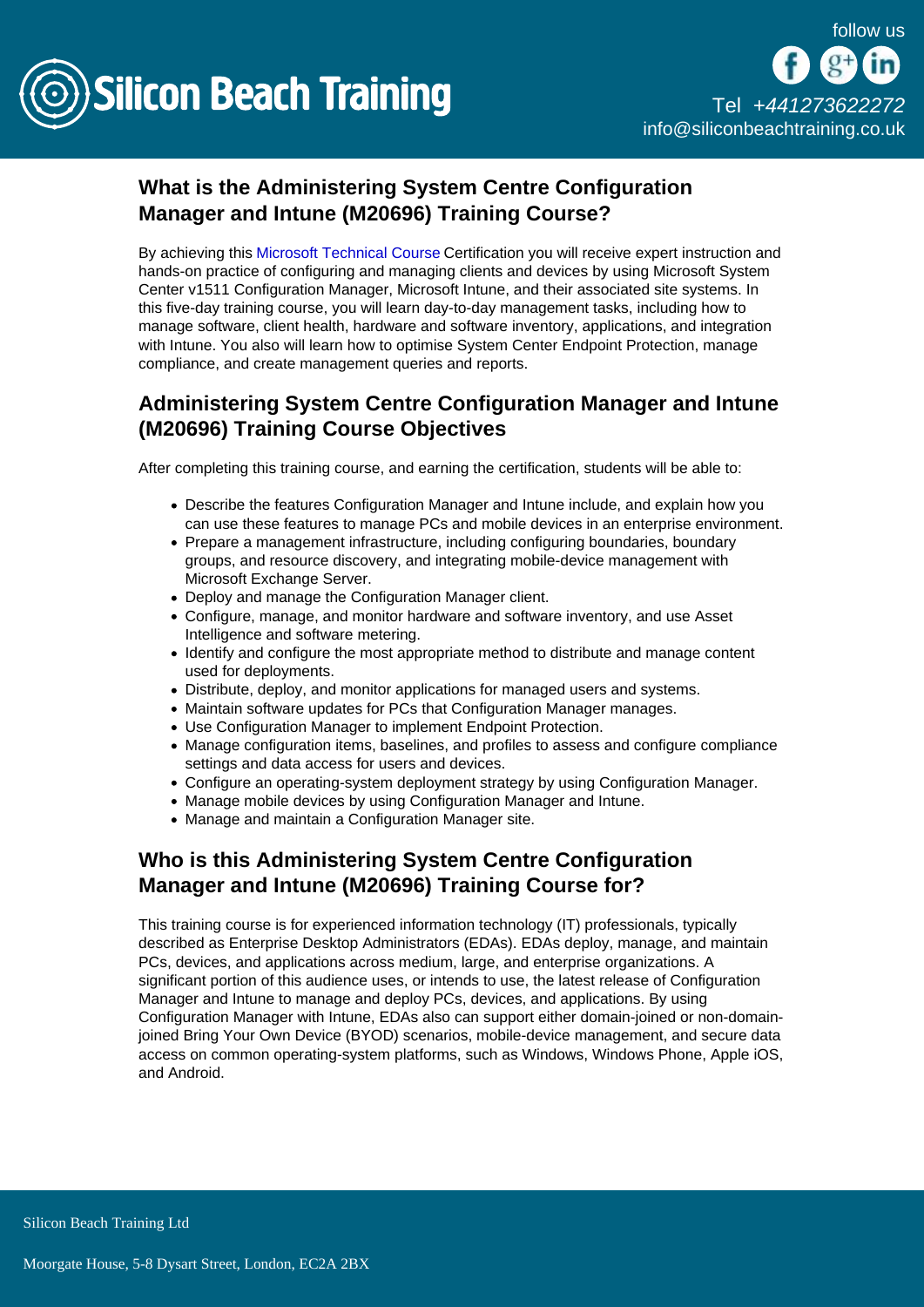

This Microsoft Technical course also is for individuals who are interested in taking exam 70- 696: Managing Enterprise Devices and Apps.

Module 1: Managing computers and mobile devices in the enterprise

This module describes the features that Configuration Manager and Intune include, and it details how you can use these solutions to manage PCs and mobile devices in an enterprise environment.

Lessons

- Overview of systems management by using enterprise management solutions
- Overview of the Configuration Manager architecture
- Overview of the Configuration Manager administrative tools
- Tools for monitoring and troubleshooting a Configuration Manager site
- Introduction to queries and reports

Lab:Exploring the Configuration Manager tools

- Searching in the Configuration Manager console
- Using Windows PowerShell with Configuration Manager
- Using Configuration Manager Service Manager to manage components
- Monitoring site and component status
- Reviewing log files by using the Configuration Manager Trace tool

Lab: Creating queries, and configuring Reporting Services

- Creating data queries
- Creating subselect queries
- Configuring a Reporting Services point
- Creating a report by using Report Builder

After completing this module, students will be able to:

- Explain how to use Configuration Manager to address the challenges of managing systems and users in today's enterprise.
- Describe the Configuration Manager architecture.
- Describe the management tools that you use to perform administrative functions for Configuration Manager.
- Describe the tools that you use to monitor and troubleshoot a Configuration Manager site.
- Describe the Configuration Manager queries and reports.

Module 2: Preparing the management infrastructure to support PCs and mobile devices

This module explains how to prepare the management infrastructure, including configuring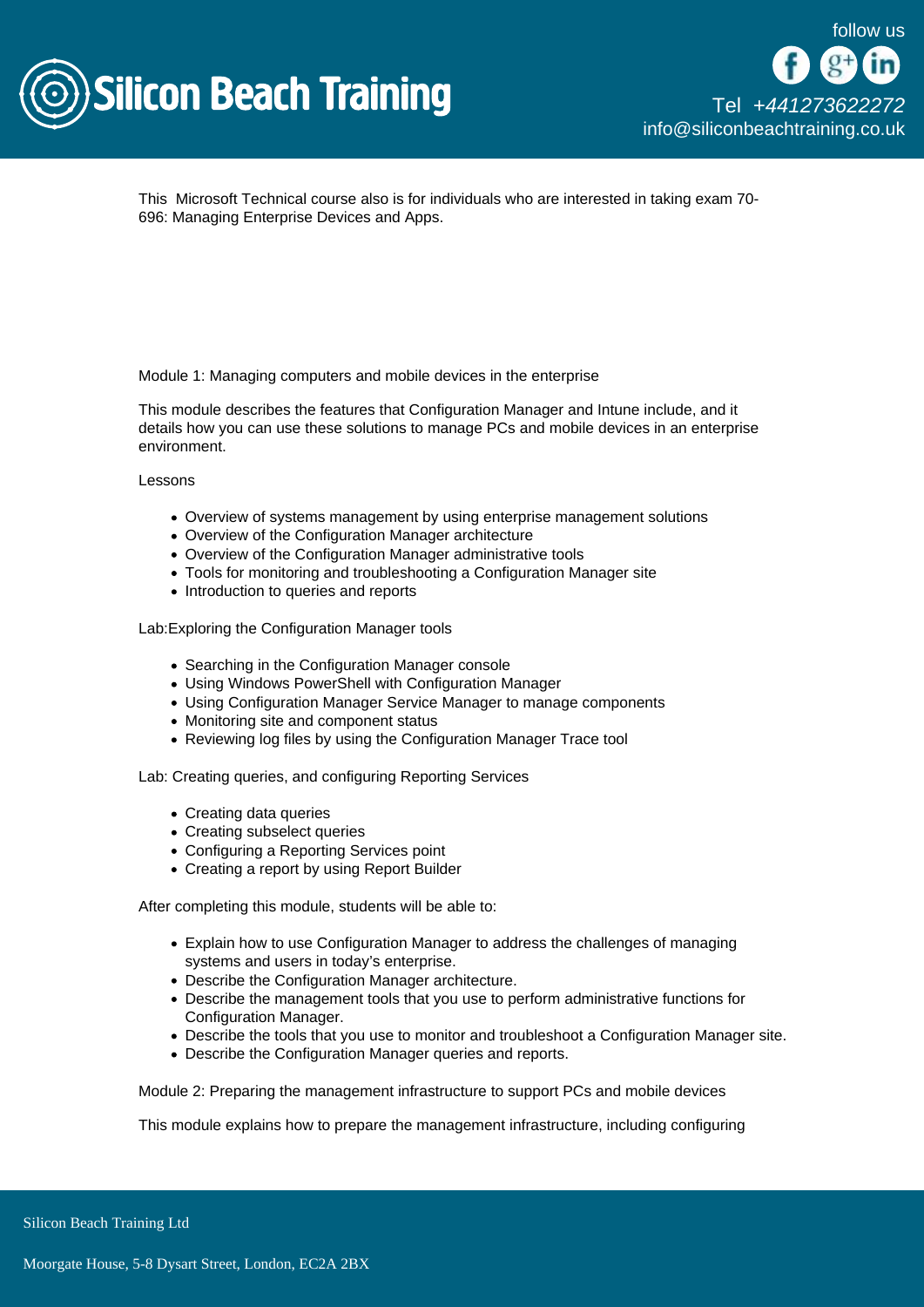

boundaries, boundary groups, and resource discovery. Additionally, it describes how Configuration Manager interacts with the Microsoft Exchange Server environment to discover and manage mobile devices.

Lessons

- Configuring site boundaries and boundary groups
- Configuring resource discovery
- Configuring the Exchange Server Connector for mobile-device management
- Configuring user and device collections

Lab: Configuring boundaries and resource discovery

- Configuring boundaries and boundary groups
- Configuring Active Directory discovery methods

Lab: Configuring user and device collections

- Creating a device collection
- Creating a user collection
- Configuring a maintenance window

After completing this module, students will be able to:

- Configure boundaries and boundary groups.
- Configure resource discovery.
- Configure the Exchange Server connector.
- Configure the Microsoft Intune connector for mobile device management.
- Configure user and device collections.

Module 3: Deploying and managing clients

This module explains the supported operating systems and devices, the software requirements, and the different methods for installing the Configuration Manager client. This module also describes some of the default and custom client settings that you can configure. After installing the client software, you can configure the client settings to perform routine management tasks.

### Lessons

- Introduction to Configuration Manager client
- Deploving the Configuration Manager client
- Configuring and monitoring client status
- Managing client settings in Configuration Manager

Lab: Deploying the Microsoft System Center Configuration Manager client software

- Preparing the site for client Installation
- Deploying the Configuration Manager client software by using client push installation

Lab: Configuring and monitoring client status

• Configuring and monitoring client health status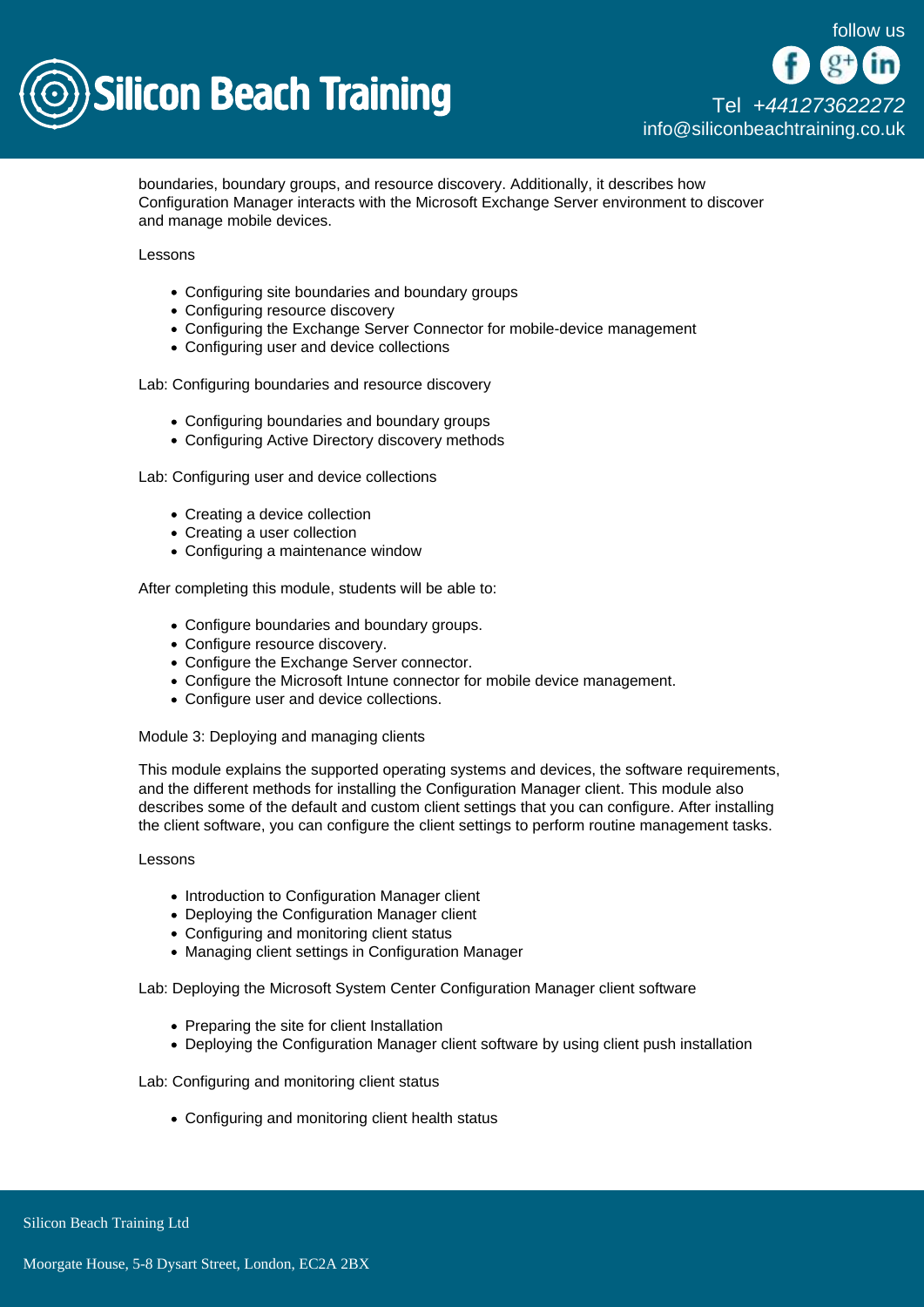

[Tel +44](tel:+441273622272)1273622272 [info@siliconbeachtraining.co.uk](/var/www/html/siliconbeachtraining.co.uk/public/mailTo:info@siliconbeachtraining.co.uk)

Lab: Managing Client Settings

- Configuring client settings
- Describe the requirements and considerations for installing the Configuration Manager client software
- Deploy the Configuration Manager client software
- Configure and monitor client status
- Manage client settings

### Module 4: Managing inventory for PCs and applications

This module describes the inventory collection process. Additionally, it details how to configure, manage, and monitor hardware and software inventory, and use the Asset Intelligence and software metering features.

Lessons

- Overview of inventory collection
- Configuring hardware and software inventory
- Managing inventory collection
- Configuring software metering
- Configuring and managing Asset Intelligence

Lab: Configuring and managing inventory collection

Configuring and managing hardware inventory

Lab: Configuring software metering

Configuring software metering

Lab: Configuring and managing Asset Intelligence

- Preparing the site for Asset Intelligence
- Configuring Asset Intelligence
- Monitoring license agreements by using Asset Intelligence
- Viewing Asset Intelligence reports
- Describe inventory collection
- Configure and collect hardware and software inventory
- Manage inventory collection
- Configure software metering
- Configure Asset Intelligence

Module 5: Distributing and managing content used for deployments

This module explains how to identify and configure the most appropriate method to distribute and manage content that is used for deployments.

Lessons

- Preparing the infrastructure for content management
- Distributing and managing content on distribution points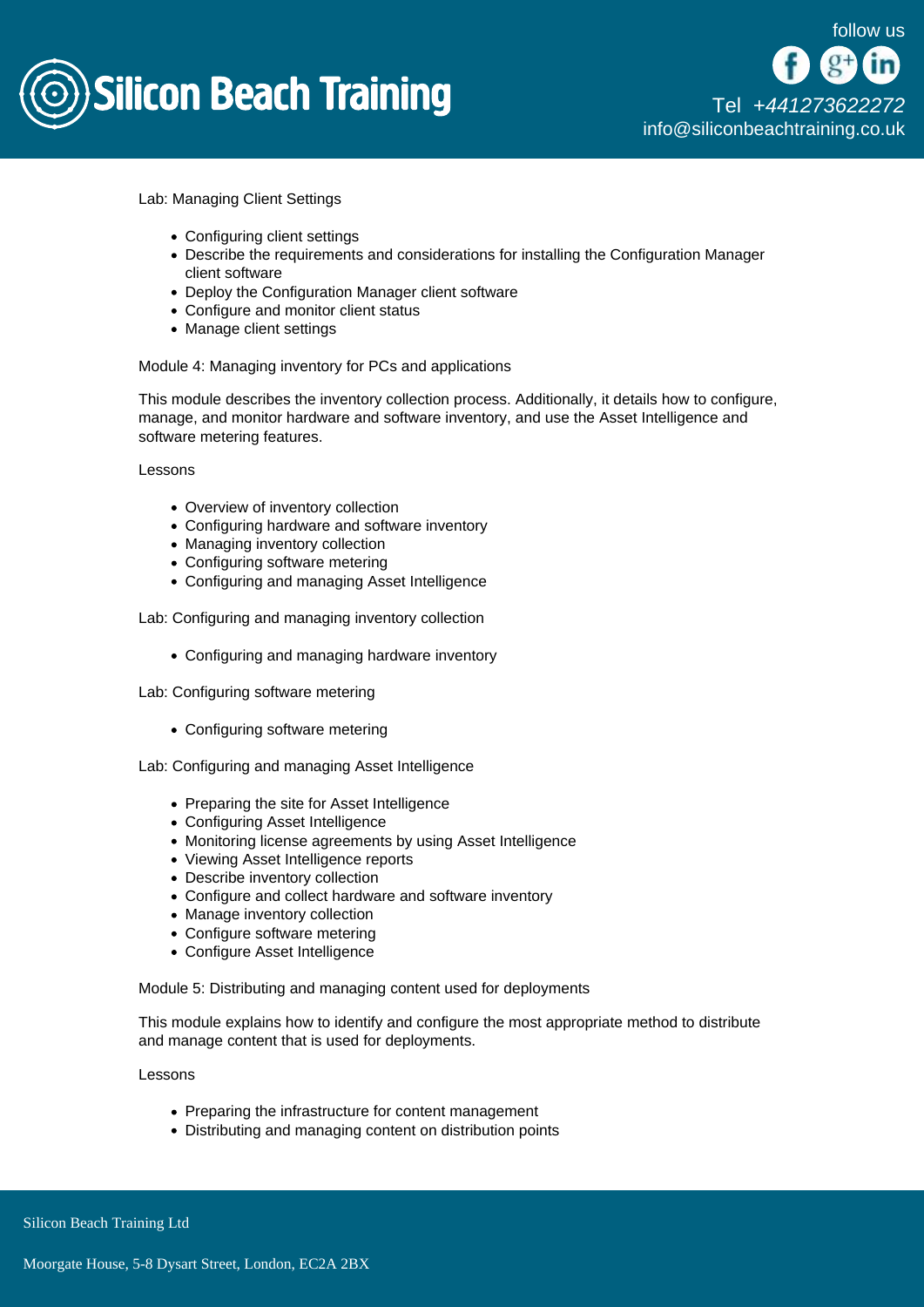

Lab: Distributing and managing content for deployments

- $\bullet$  Installing a new distribution point
- Managing content distribution
- Prepare the infrastructure for content management.
- Distribute and manage content on distribution points.

#### Module 6: Deploying and managing applications

This module explains describes the methods for creating, deploying, and managing applications with Configuration Manager. Also it explains how to use the Software Center and the Application Catalog to install available applications and manage deployments on unconventional applications. In addition, it describes how to install Windows 10 apps and virtualized applications.

Lessons

- Overview of application management
- Creating applications
- Deploying applications
- Managing applications
- Deploying virtual applications by using System Center Configuration Manager (optional)
- Deploying and managing Windows Store apps

Lab : Creating and deploying applications

- Installing and configuring the Application Catalog roles
- Creating applications with requirements
- Deploving applications

Lab : Managing application supersedence and removal

- Managing application supersedence
- Uninstalling the Excel Viewer application
- Lab : Deploying virtual applications by using Configuration Manager (Optional)
	- Configuring support for Microsoft Application Virtualization (App-V)
	- Deploying virtual applications

Lab : Using Configuration Manager to deploy Windows Store apps

- Configuring support for sideloading Windows Store apps
- Configuring a Windows Store app
- Deploying Windows 10 apps to users
- Describe the application management features of Configuration Manager
- Create applications
- Deploy applications
- Manage applications
- Configure and deploy virtual applications
- Configure and deploy Windows Store apps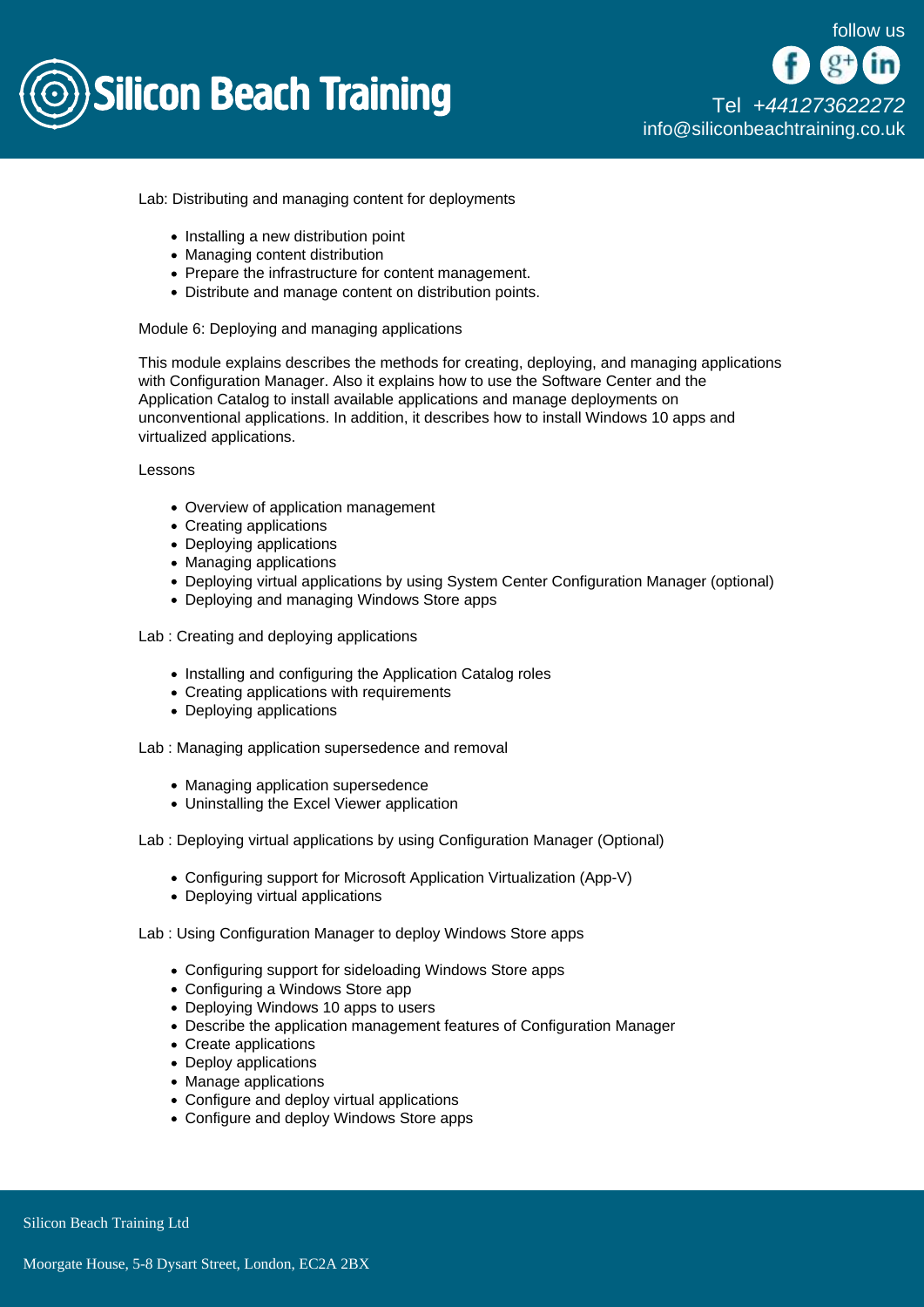

Module 7: Maintaining software updates for managed PCs

This module explains how to use the software updates feature in Configuration Manager to implement an end-to-end management process for the complex task of identifying, deploying, and monitoring software updates to your Configuration Manager clients.

Lessons

- The software updates process
- Preparing a Configuration Manager site for software updates
- Managing software updates
- Configuring automatic deployment rules
- Monitoring and troubleshooting software updates

Lab : Configuring the site for software updates

• Configuring and synchronizing the software-update point

Lab : Deploying and managing software updates

- Determining software-update compliance
- Deploying software updates to clients
- Configuring automatic deployment rules
- Describe how the software updates feature integrates with Configuration Manager.
- Prepare the Configuration Manager site for software updates.
- Manage the evaluation and deployment of software updates.
- Configure automatic deployment rules.
- Monitor and troubleshoot software updates.

Module 8: Implementing Endpoint Protection for managed PCs

This module explains how to use Configuration Manager to implement Endpoint Protection.

Lessons

- Overview of Endpoint Protection in Configuration Manager
- Configuring, deploying, and monitoring Endpoint Protection policies

Lab : Implementing Microsoft System Center Endpoint Protection

- Configuring the System Center Endpoint Protection point and client settings
- Configuring and deploving Endpoint Protection policies
- Monitoring Endpoint Protection
- Configure Endpoint Protection to detect and remediate malware and security vulnerabilities.
- Configure, deploy, and manage Endpoint Protection policies.

Module 9: Managing compliance and secure data access

This module explains how to manage configuration items, baselines, and profiles to assess and configure compliance settings and data access for users and devices.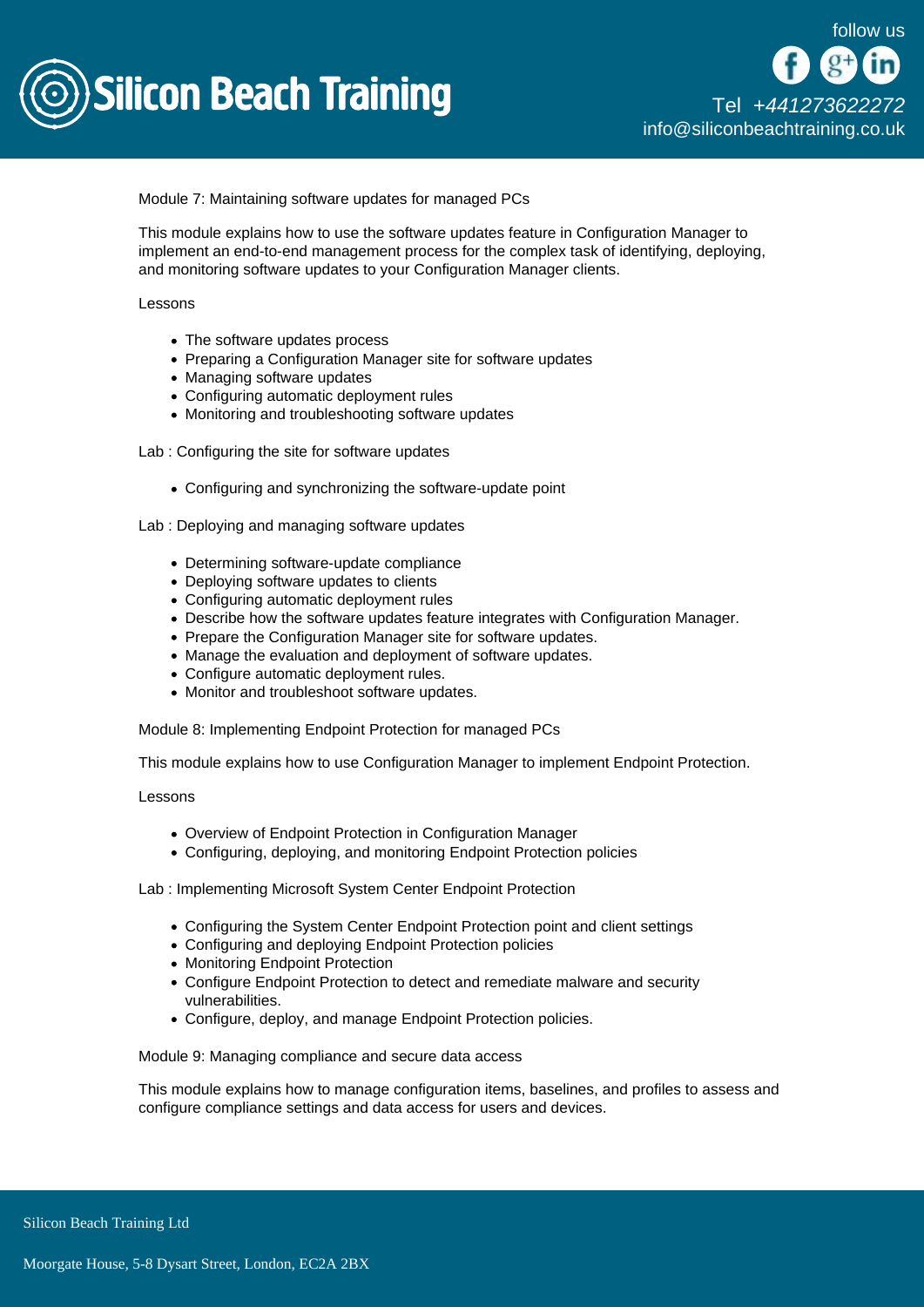

Lessons

- Overview of compliance settings
- Configuring compliance settings
- Viewing compliance results
- Managing resource and data access

Lab : Managing compliance settings

- Managing configuration items and baselines
- Viewing compliance settings and reports
- Configuring remediation in compliance settings
- Using compliance information to create collections
- Describe compliance settings features.
- Configure compliance settings.
- View compliance results.
- Manage resource and data access.

Module 10: Managing operating-system deployments

This module explains how to use Configuration Manager to create a strategy for operatingsystem deployments.

Lessons

- An overview of operating-system deployment
- Preparing a site for operating-system deployment
- Deploving an operating-system

Lab : Preparing a site for operating-system deployment

- Managing the site system roles used to support operating-system deployment
- Managing packages to support operating-system deployment

Lab : Deploying operating-system images for bare-metal installations

- Preparing the operating-system image
- Creating a task sequence to deploy an image
- Deploying an image
- Describe the terminology, components, and scenarios used to deploy operating systems by using System Center Configuration Manager
- Describe how to prepare a site for operating system deployment
- Describe the process used to deploy an operating system image

Module 11: Mobile device management using Configuration Manager and Microsoft Intune

This module explains how to manage mobile devices by using Configuration Manager and Intune.

Lessons

Overview of mobile-device management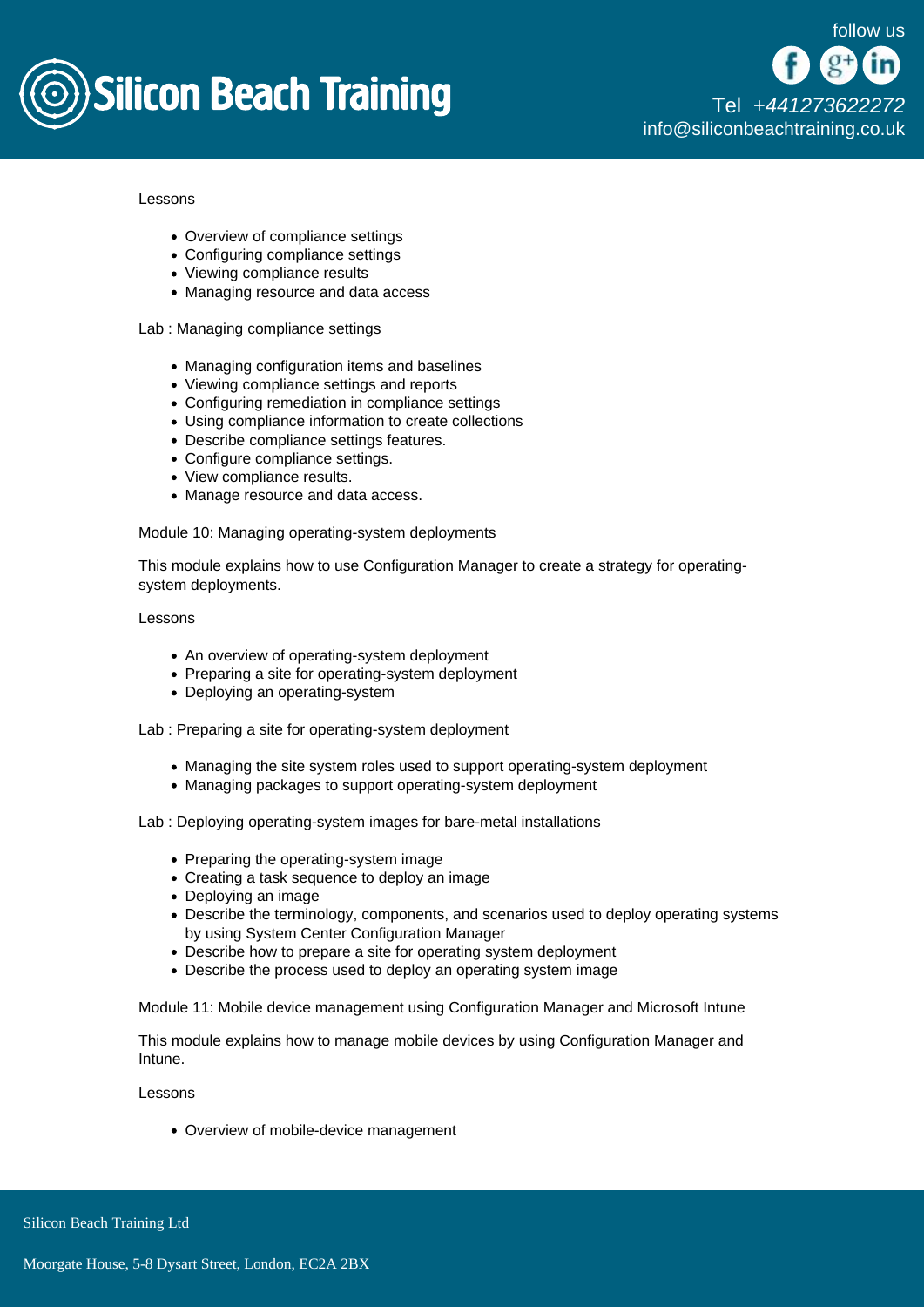

Lab : Managing mobile devices with on-premises infrastructure

- Managing mobile devices with on-premises infrastructure
- Managing mobile devices by using Configuration Manager and Intune
- Managing settings and protecting data on mobile devices
- Deploying applications to mobile devices
- Preparing Configuration Manager prerequisites for on-premises mobile-device management
- Enrolling and configuring a Windows Phone 10 mobile device
- Describe mobile device management
- Manage mobile devices with an on-premises infrastructure
- Manage mobile devices by using Configuration Manager and Intune
- Manage settings and protecting data on mobile devices
- Deploy application to mobile devices

Module 12: Managing and maintaining a Configuration Manager site

This module explains how to use manage and maintain a Configuration Manager site. It describes role-based administration, Remote Tools, and the site maintenance tasks that you can manage by using Configuration Manager. Additionally it explains how to back up and recover a Configuration Manager site system.

Lessons

- Configuring role-based administration
- Configuring remote tools
- Overview of Configuration Manager site maintenance
- Performing backup and recovery of a Configuration Manager site

Lab : Configuring role-based administration

- Configuring a new scope for Toronto administrators
- Configuring a new administrative user

Lab : Configuring Remote Tools

- Configuring the Remote Tools client settings and permissions
- Managing desktops by using Remote Control

Lab : Maintaining a Configuration Manager site

- Configuring maintenance tasks in Configuration Manager
- Configuring the site backupBackup Site Server task
- Recovering a site from a backup
- Describe role-based administration
- Explain how to use the default security roles
- Describe security scopes
- Explain how to add an administrative user to Configuration Manager
- Explain how to use reports for role-based administration
- Implement role-based administration